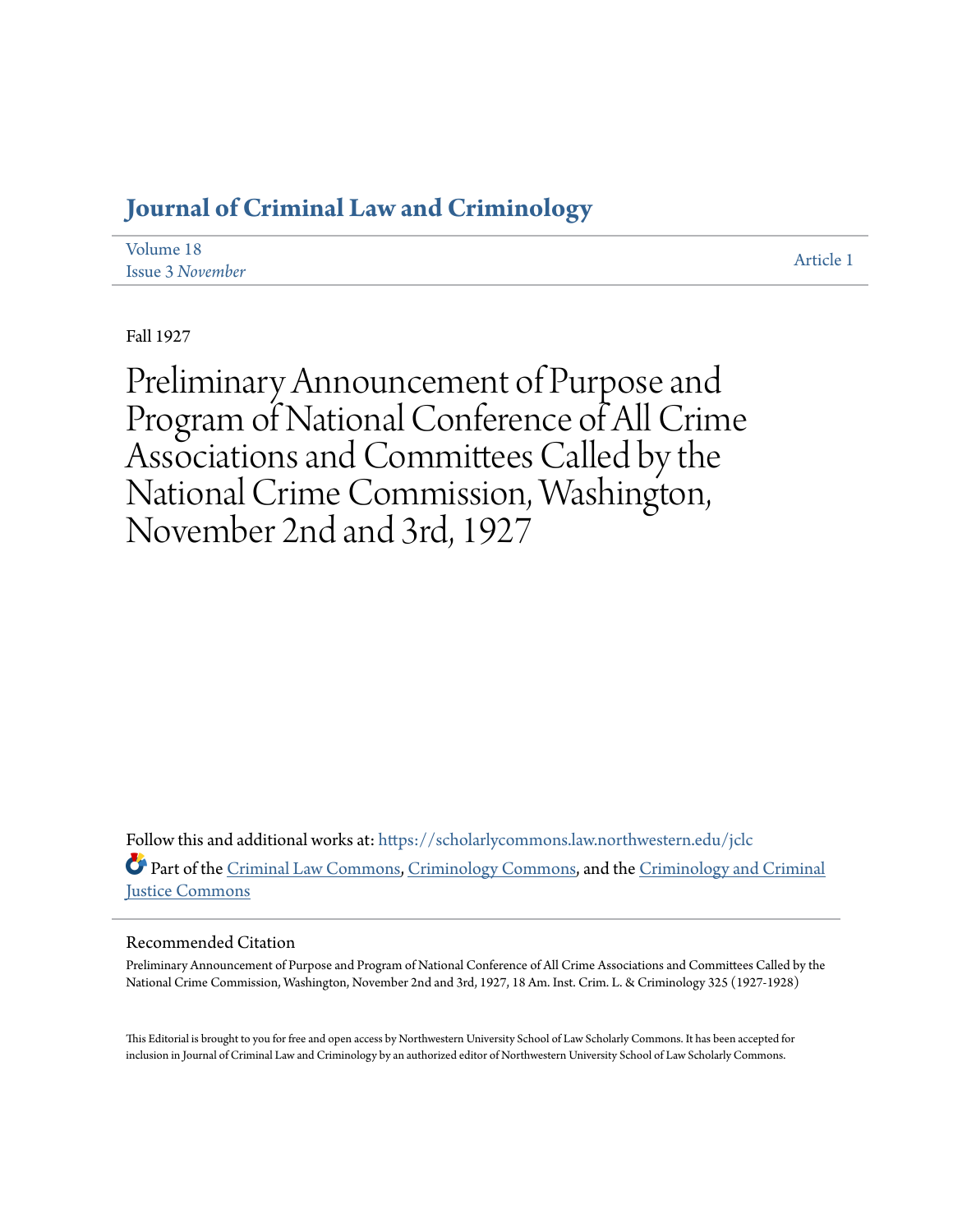# EDITORIALS

# PRELIMINARY ANNOUNCEMENT OF PURPOSE & PRO-GRAM OF NATIONAL CONFERENCE OF ALL CRIME ASSOCIATIONS AND COMMITTEES CALLED BY THE NATIONAL CRIME COMMISSION, WASH-INGTON, NOVEMBER 2nd & 3rd, 1927.

While associations, state and national, such as the National Prison Association, have, for years, been making intelligent study and recommendations on the reduction of crime, it was not until a recently aroused public demanded that immediate and practical steps must be taken to reduce the number of crimes of violence, that there was any considerable number of State and City Commissions or Committees organized to study the entire question and not only initiate practical remedies but to carry them into effect.

The National Crime Commission, believing that the widely varying character of the action needed to reduce crime in the different states required local bodies of this kind, has encouraged their formation in every way in its power and closely watched their work. It is the feeling of the Commission that much good has been done, but that the efficiency of these bodies would be very greatly increased were they brought in close and constant contact, not only with each other, but with the work along special lines that has been done by (a) societies interested in penal reformation; (b) by the invaluable studies on criminal codes of the American Law Institute and the American Bar Association, and (c) the legislation which is recommended yearly by the Commissioners on Uniform Laws. The most practical way to bring this about appears to be a general conference of all these bodies and the National Crime Commission has, accordingly, undertaken to call them together in Washington on November 2nd and 3rd.

**A** preliminary announcement of this meeting was made in September, at which time the Commission made public a letter from the President of the United States expressing his warm approval and sympathy with the proposed Conference.

Owing to the prominence of the speakers and the difficulty of arranging satisfactory dates, the definite announcement of the time and general program has been delayed in its publication. This is a preliminary announcement and will be followed as soon as possible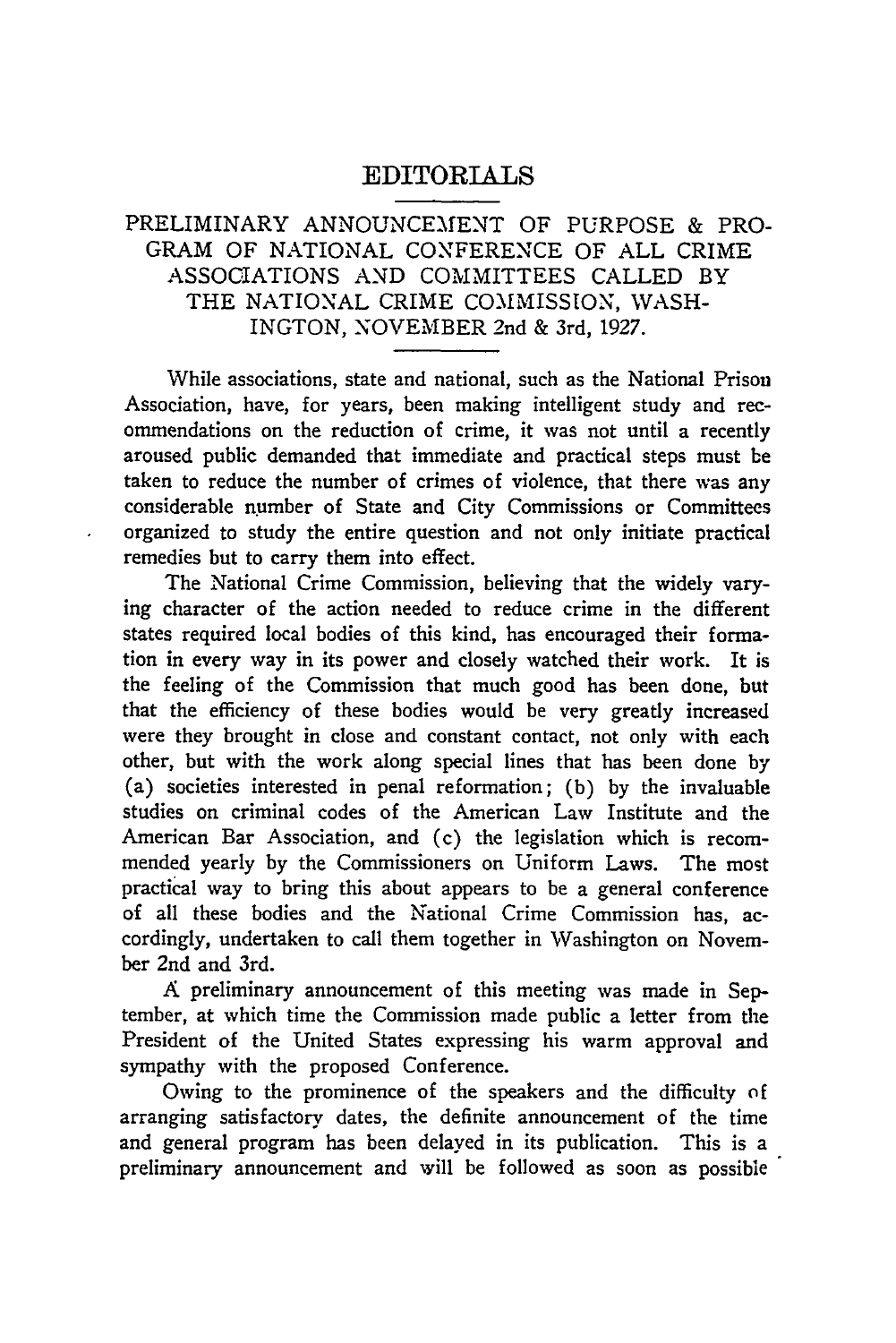by a more detailed program, giving the speakers' names and other information.

## *General Purpose c-" the Conference*

In addition to making the Crime Commissions and Committees acquainted with each other and arranging for the constant interchange of information, the National Crime Commission believes that if the great fraternal and business organizations of the country can be brought in touch with these local Crime Commissions and thus learn something of their work and aims, they will prove powerful allies in influencing public opinion and the various state legislatures to act on such recommendations as they may make.

We are already assured of the formal attendance of representatives of most of the great fraternal organizations of the country such as the Masons, Mystic Shrine, Knights of Columbus, Moose, etc., and of large business organizations including Chambers of Commerce, Rotary, Kiwanis, National Credit Men's Association, etc. These representatives will explain to the conference something of their organizations and the practical way for the local associations to secure their endorsement and support.

The third purpose of the gathering is to take advantage of this general assemblage of interested bodies to discuss several outstand-<br>ing crime problems which are common to all states. For this puring crime problems which are common to all states. pose we haye been successful in securihg eminently qualified speakers, nationally known, to present briefly the special topics, after which will follow what is hoped to be a very valuable open discussion on the part of all those present. These special subjects will include-

1. Uniform State legislation and possibly national legislation as well, to eliminate, as far as possible, the receiver of stolen goods. A Committee of prominent business men, representing all parts of the country, has been working with fine public spirit, on a preliminary report which will be presented at this meeting.

2. The problem of reducing the large number of second offenders by providing prisoners with practical training, which will enable them to abandon illegal ways of livelihood, commonly known as the "prison labor problem," will be made the subject of an afternoon session.

3. The necessity for securing nationwide criminal statistics by legislative action of the various states, and of greatly expediting the splendid work which has already been done by the police chiefs and others in connection with the U. S. Attorney General's office, toward the creation of a National Bureau of Criminal Identification easily ac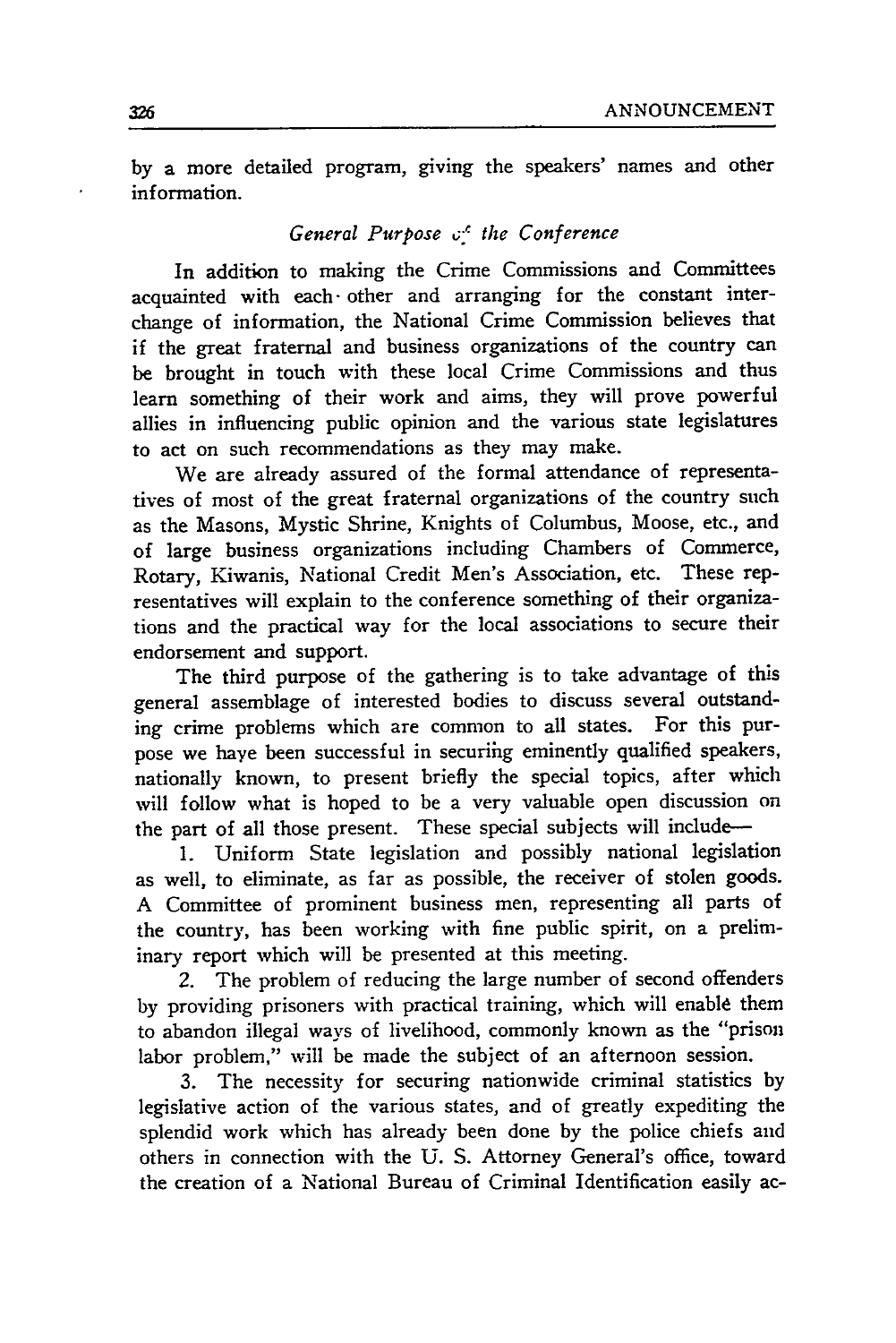cessible to all parts of the country, will be taken up at the last session, at which the Director of the Bureau of Census and the head of the Criminal Identification Department of the Department of Justice will explain to what extent the national Government can help in this problem.

4. A special Committee of the National Crime Commission has been working for two years on a study of the extent to which the mental condition of prisoners should be taken into consideration and one of the sessions will be devoted particularly to the presentation by eminent psychiatrists of the entire field, with particular explanation of the Massachusetts Law requiring a psychiatric examination of certain persons accused of crime, and the actual working of this law in practice.

This Journal will publish a report of the discussions and proceedings of the Conference.

## IDEALS OF THE AMERICAN PRISON ASSOCIATION

#### F. EMORY LYON<sup>1</sup>

In view of the fact that the principles of the American Prison Association were promulgated fifty-seven years ago, it is worth noting how fundamental and far-seeing these principles still remain. Of all the organizations that have since been formed, looking to the amelioration of crime, it would be difficult to find one with a more comprehensive program, and stated so briefly. The objects of the Association as set forth in its constitution read as follows:

1. The improvement of the laws in relation to public offenses and offenders, and the modes of procedure by which such laws are enforced.

2. The study of the causes of crime, the nature of offenders, and their social surroundings, the best methods of dealing with offenders and of preventing crime.

3. The improvement of the penal, correctional and reformatory institutions throughout the country, and of the government, management, and discipline thereof, including the appointment of boards of trustees and other officers.

4. The care of, and providing suitable and remunerative employment for paroled and discharged prisoners and probationers, and especially such as may have given evidence of reformation.

<sup>1</sup>Supt., Central Howard Association, Chicago; Associate Editor of this Journal.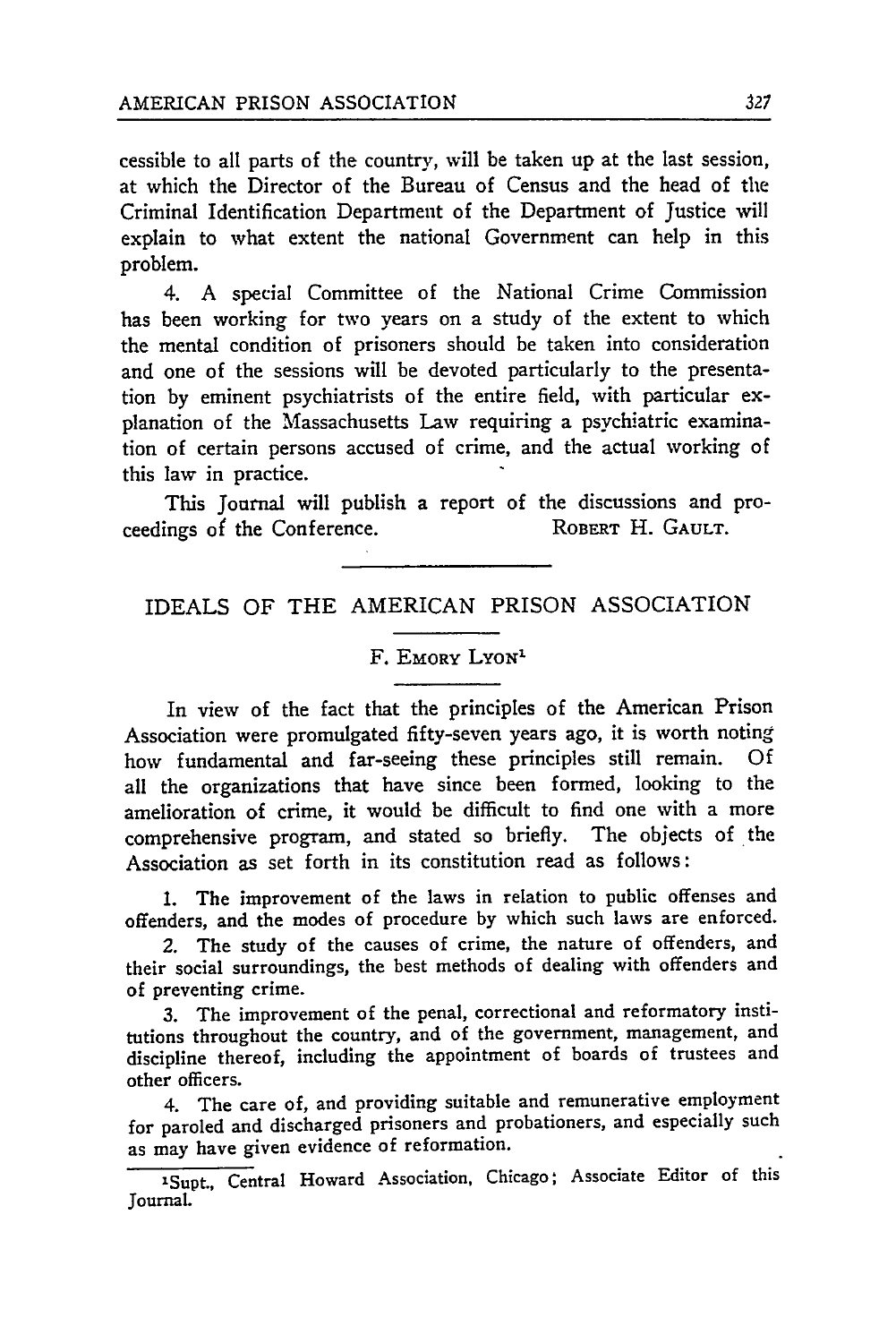The steadfast manner in which the Association has held to the fulfillment of these principles, and the things already accomplished to that end, is no more remarkable than that the standards thus set forth are still in advance of actual accomplishment in this field. The interesting fact about the present situation lies in the more practical and concrete discussions in the Annual Prison Congress.

While the earlier meetings were largely consumed by lengthy reminiscences, and at a later period all controvertial questions were taboo, especially in the official resolutions, now the entire program is ordered on a forward looking basis, and known shortcomings and abuses in prison conditions are unhesitatingly set forth for consideration.

This was 'characteristic of the Prison Congress held at Tacoma, Washington in August. For example, Dr. Hastings H. Hart, who had previously criticized the Government for boarding out federal prisoners at less than cost; this year held his ground against the comeback by the new head of the Department of Prisons, who was present at the conference. Dr. Hart was also Chairman of the Committee on Resolutions, and the closing declaration, unanimously adopted by the delegates, condemned the McNeil's Island Prison as unsuited and poorly equipped for its purpose, and. recommended that the site be abandoned, and that a new institution be built elsewhere.

Mr. Wm. Franklin Penn, the 1927 President of the Association, presented many concise and practical suggestions on the crime question, at the opening session. In his address, Mr. Penn traced the general improvement in prison conditions throughout the world and said that as a result of this he was now more interested in what produced criminals than he was in the prisoner himself.

"The root of the evil in the prison system of the United States is the failure to co-ordinate the system of the 48 states. And I must confess that the federal government itself falls behind many of the states instead of leading the way," he said.

"I advocate the formation of state commissions in each state to keep in touch with the system of other states and unify prison operation.

"It would be then possible to assemble national statistics regarding the cost of crime which would be staggering to the taxpayers.

"This practice would reduce taxes, remake men and put happiness where misery now exists."

Among his recommendations were:

Work for all prisoners at a reasonable wage. General adoption of the indeterminate sentence. Reasonable restriction of the sale of firearms.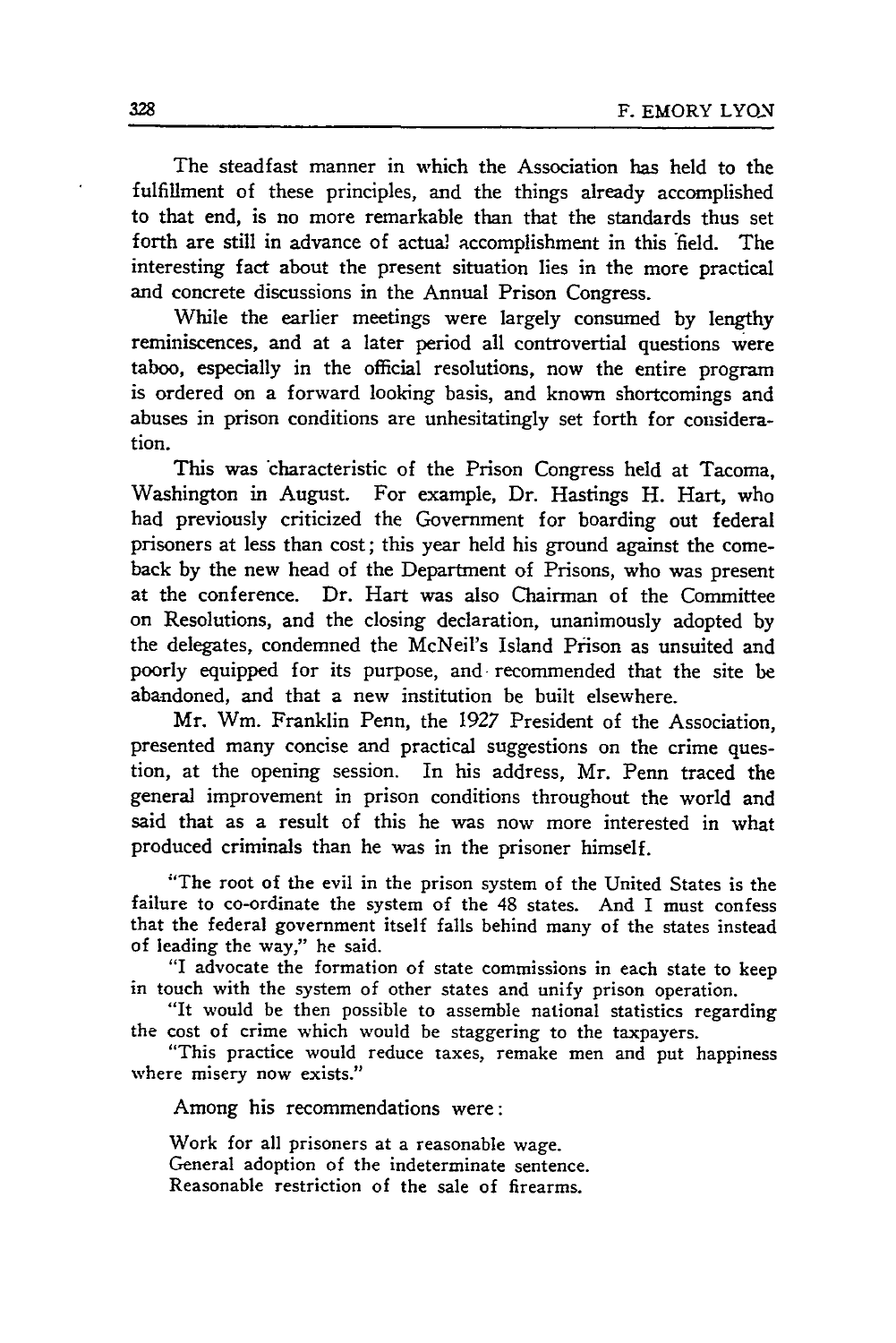Divorcing court procedure, prison management, law enforcement and prosecution from politics.

Abolition of technicalities as a basis for delaying court trials. Fewer peremptory challenges of jurors. Conviction on the vote of 9 out of the 12 jurors. Abolition of capital punishment.

One outstanding address, which commanded exceptional attention **by** reason of its earnestness and wisdom, was given **by** Dr. Frank Moore of New Jersey on the subject of "Adjustment." He said:

"Adjustment is the solution to crime, and when society is able to adjust its criminals, it will be able to combat crime.

"There is much to this problem beside imprisonment, punishment, education and training. The criminal is out of adjustment with society. Everyone must become adjusted to the conditions that surround them, and the whole process of civilization is that of man adjusting himself to other men and to the laws of nature.

"Should society relentlessly condemn and pitilessly punish men because society is still too stupid to know what is the matter with them?

"Many men are tempted to fall **by** trying to get what everyone else seems to acquire so easily in this age of fast and luxurious living.

"The criminal must be redeveloped and his views on the rights of other men must be altered. It is our problem to make criminals safe to live among us.

"The support of a friendly arm to a man who stumbles is of far greater accomplishment than all the lashes that can be laid across his back."

Still another high spot of the Congress was the address of Mrs. Mabel Walker Wildebrandt, Assistant Attorney General, given before a large audience at the Tacoma stadium the closing session. The points here quoted from the press will give a meager idea of what was really a masterful oration:

"Truth, which we are all seeking, is to be found only through experimentation.

"If each of you who are charged with the practical responsibility of restraint and training of large numbers of offenders will try out various methods with your body of prisoners and the best facilities which you are able to obtain, the prison congress could become more than it is today.

"It could be a great bureau for the exchange of information, not for beautiful, advanced, costly and possibly unworkable theories, but for actual laboratory reports of methods of instilling morale and fresh mental outlook in prisoners, types of labor and industries that have been installed and the way they have been made to pay.

"Prisons and jails should be subjected to a psychological cleanup just as a generation ago physical cleanup was demanded so that the man who, upon release might go forth with a contagious antisocial mental state may